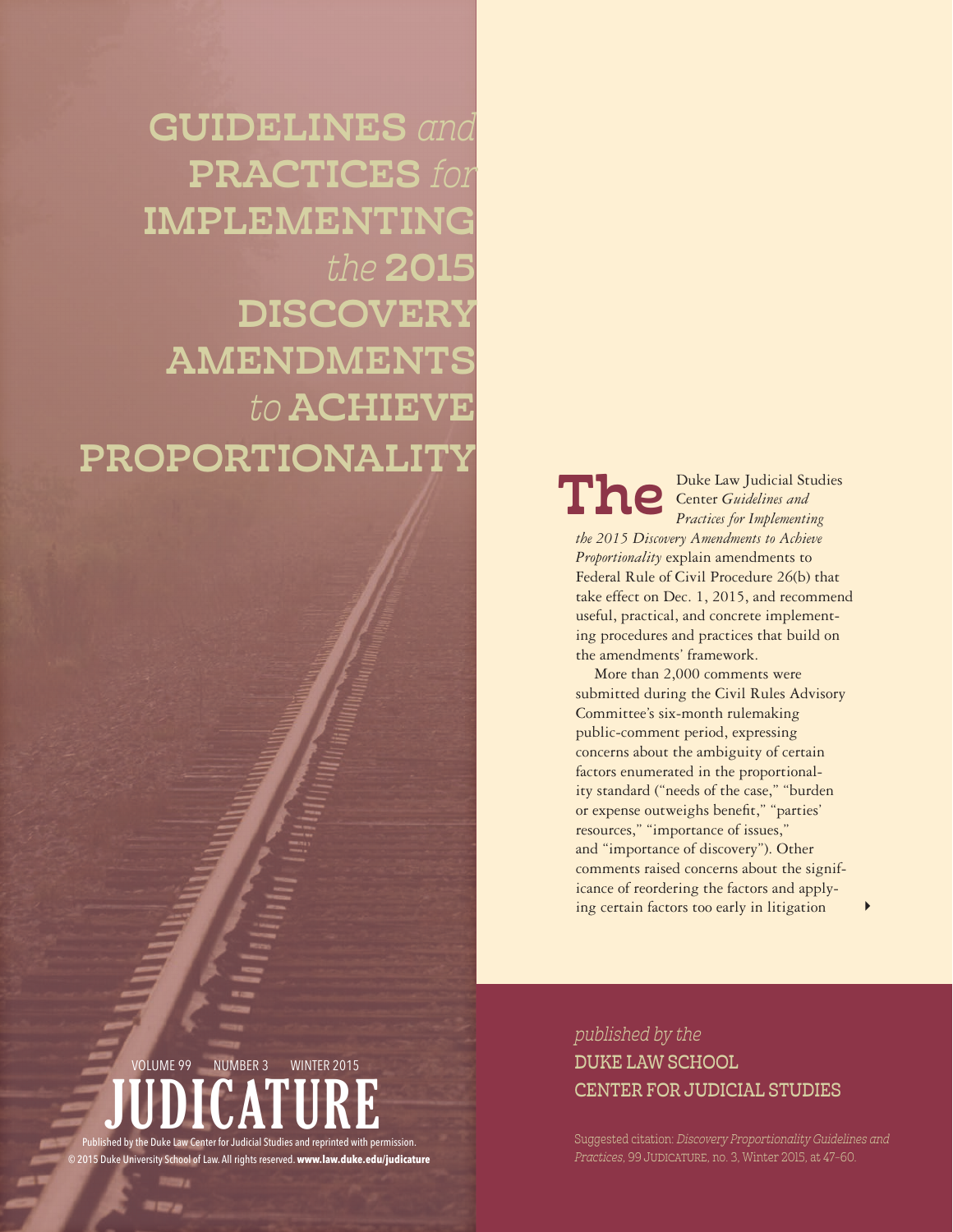# ACKNOWLEDGEMENTS

We would like to thank the more than 30 experienced practitioners, who devoted substantial time and effort to improve the administration of justice, under the leadership of the project's reporters, Hon. Lee H. Rosenthal and Prof. Steven Gensler. Numerous others, including many judges, provided counsel and advice on discrete issues and general approaches.

Eight of the practitioners assumed greater responsibility as team leaders:

#### **TEAM LEADERS**

*Mark Chalos* Lieff Cabraser Heimann & Bernstein

*Joe Garrison* Garrison, Levin-Epstein , Richardson, Fitzgerald & Pirrotti, PC

*David Ichel* Simpson Thacher & Bartlett LLP

*John Jansonius* Jackson Walker LLP *Jonathan Levine* Pritzker Levine LLP

*Annika Martin* Lieff Cabraser Heimann & Bernstein

Madeleine McDonough Shook Hardy & Bacon LLP

*Kaspar Stoffelmayr*  Bartlit Beck Herman Palenchar & Scott LLP

The following practitioners lent their substantial expertise in reviewing and suggesting edits to the guidelines:

### **TEAM MEMBERS**

*Jennie Anderson* Andrus Anderson LLP

*Lea Bays* Robbins Geller Rudman & Dowd

*William Beausoleil* Hughes Hubbard & Reed LLP

*Anna Benvenutti Hoffmann* Neufeld Scheck & Brustin LLP

*William Butterfield* Hausfeld LLP

*Dennis Canty* Kaiser Gornick LLP

*Michael Dockterman* Steptoe & Johnson LLP

*Daniel Donovan* Kirkland & Ellis LLP

*John Griffin* Marek Griffin & Knaupp

*Maura Grossman* Wachtell Lipton Rosen & Katz

*Megan Jones* Hausfeld LLP

*Colleen Kenney* Sidley Austin LLP

*Jenifer Klar* Relman, Dane & Colfax PLLC *Mike Klein* Altria Client Services Inc.

*Robert Levy* ExxonMobil Corp.

*Altom Maglio* Maglio Christopher & Toale PA

*Jon Palmer* Microsoft Corporation

*Dan Regard* Intelligent Discovery Solutions, Inc.

*John Rosenthal* Winston & Strawn LLP

*Dena Sharp* Girard Gibbs LLP

*Len Simon* Robbins Geller Rudman & Dowd

*Elise Singer* Fine, Kaplan and Black RPC

*Don Slavik* Robinson Calcagnie Robinson Shapiro Davis, Inc.

*Ariana Tadler* Milberg LLP

### **REPORTERS**

*Hon. Lee H. Rosenthal Prof. Steven Gensler*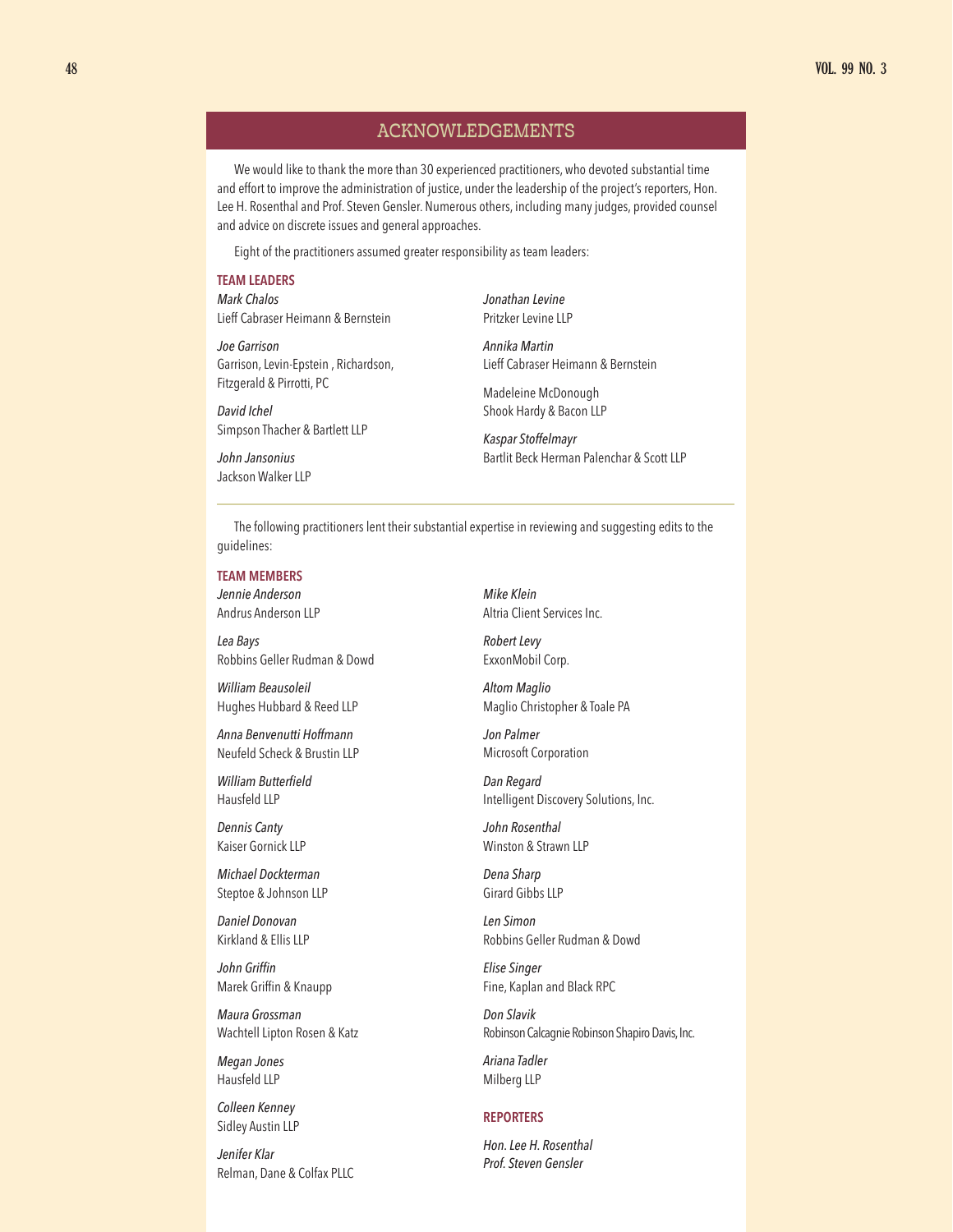### JUDICATURE 49

because they change and evolve during the course of a lawsuit, while others suggested that the amendments shifted the burden of proof.

The Center held a conference on the new amendments with more than 70 practitioners and 15 federal judges Nov.13-14, 2014, in Arlington, Virginia, as the first step in a drafting process that aimed to provide greater guidance on what the amendments are intended to mean and how to apply them effectively. From the beginning it was understood that, although some disagreed with all or some of the rule changes, the project's goal was not to revisit the choices made during the rulemaking process, but to take the amended rules as the starting point for guidelines to help apply them in specific cases.

Many discovery proportionality practices and procedures were raised and discussed at the conference. At its conclusion, 40 practitioners and judges volunteered to serve on teams, leading to guidelines implementing the new rule amendments.

It was evident at the conference that lawyers practicing in different areas of law viewed the amendments from different perspectives and had different views on how the amendments should be applied. To make sure that these different perspectives were considered in the drafting process, four teams of volunteers were formed with roughly 10 practitioners and judges on each team, divided by practice: (1) personal injury/ products liability; (2) commercial litigation; (3) employment/ civil rights; and (4) complex litigation. Two leaders, one plaintiff practitioner and one defense practitioner, were designated for each team.

The Hon. Lee H. Rosenthal and Prof. Steven Gensler agreed to be the project's reporters. In late March 2015, the reporters provided the four teams a 75-page study, detailing background information about the 2015 rules amendments and proposing approaches for implementing the proportionality amendments. To a large extent, the study built on approaches adopted as best practices by judges who have been strong proponents of the "proportionality principles" for many years. Key points in the study were identified and set out in a stand-alone, 12-page set of guidelines and practices.

The study and the draft guidelines and practices were circulated to the 40 volunteers to get a general sense of the group's thinking. After reviewing the comments, the reporters revised the guidelines and practices and produced the Second Draft in late May.

The four teams circulated proposed edits among themselves and held one or more conference calls in June/July. They submitted joint comments, which were circulated among the four teams. In late July, the reporters revised the draft to account

for the comments, deferring consideration of inconsistent or disputed suggestions for further comment from the teams.

On July 31, 2015, the Third Draft was circulated to the teams and sent to 300 practitioners active in the area. The Third Draft was also posted for three weeks on the Center's website in case others were interested and wished to comment. Thirty-three individuals and organizations, primarily representing lawyers practicing employment discrimination law, submitted comments and proposed edits, all of which were considered by the reporters.

The reporters prepared a Fourth Draft and met with the eight team leaders and an additional judge in a one-day drafting session in Dallas on August 28 to refine the draft and address lingering disagreements. The Fifth Draft was forwarded to the volunteers on Sept. 4, 2015.

The *Guidelines and Practices* are the culmination of a process that began in November 2014. Although the Duke Law Judicial Studies Center retained editorial control, this iterative drafting process provided multiple opportunities for the volunteers on the four teams to confer, suggest edits, and comment on the guidelines and practices. Substantial revisions were made during the process. Many compromises, affecting matters on which the 40 volunteer contributors hold passionate views, were also reached. But the *Guidelines and Practices* should not be viewed as representing unanimous agreement, and individual volunteer contributors may not necessarily agree with every guideline and practice. In addition, the *Guidelines and Practices*  may not necessarily reflect the official position of Duke Law School as an entity or of its faculty or of any other organization, including the Judicial Conference of the United States.

The *Guidelines and Practices* were completed after an intensive one-year effort involving the bench, bar, and academy intended to meet the immediate need of the bench and bar for guidance on amendments taking effect in December 2015. Recognizing that case law and case-management techniques quickly evolve, the *Guidelines and Practices* will be periodically updated. The updating will be informed by separate regional conferences held by the Center with smaller groups of judges and practitioners evaluating the *Guidelines and Practices.* A major conference will follow in 18 to 24 months, and the *Guidelines and Practices* will be revised in light of bench and bar actual experience.

By bringing together the strengths of prominent judges, practitioners, and law professors to bear on important issues affecting the civil litigation system, the Center is fulfilling its mission to improve the administration of justice.

John K. Rabiej Director, Duke Law School Center for Judicial Studies

Malini Moorthy Chair, Center Advisory Council

Sept. 10, 2015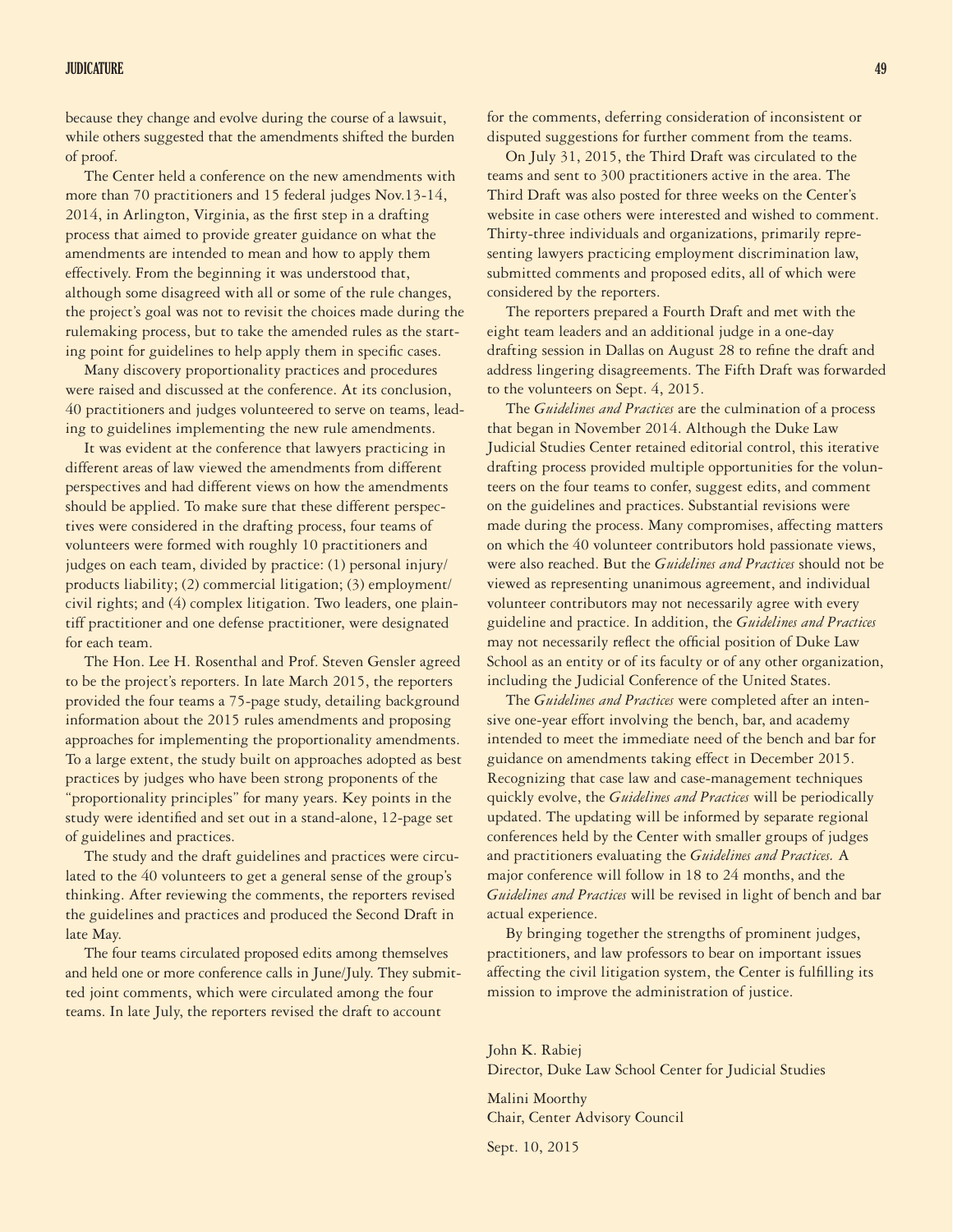# I. The Guidelines

These guidelines for applying the 2015 "proportionality" amendments to the Federal Rules of Civil Procedure discuss what the amendments mean, what they did and did not change, and ways to understand their impact and meaning. The guidelines add some flesh to the bones of the rule text and Committee Note and explore how the amendments intersect with other rule provisions. The guidelines are, of course, not part of the rules and have no binding effect. They are a resource for judges, lawyers, and litigants who must understand the amendments and their impact to use and comply with the rules governing discovery.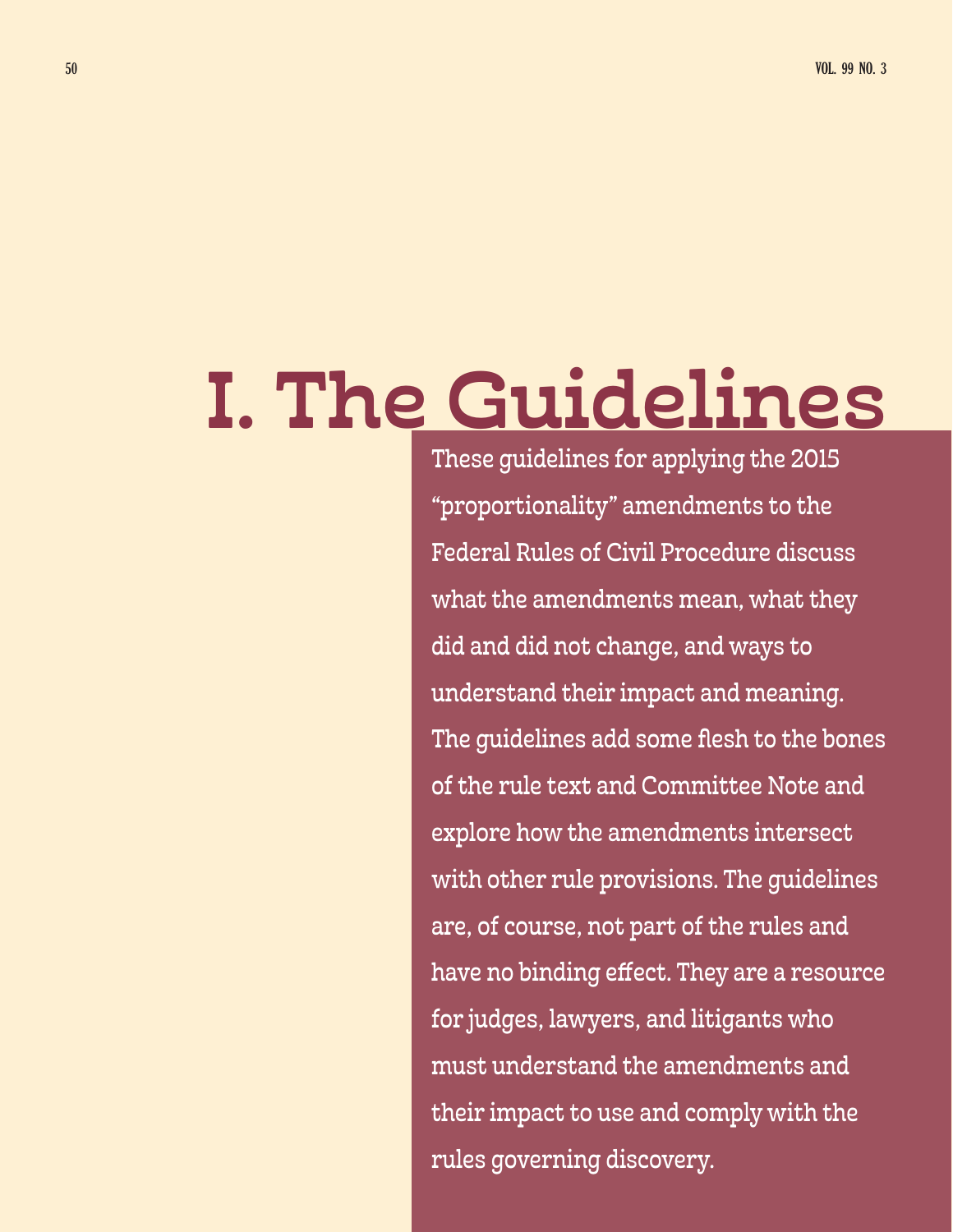# GUIDELINE 1

Rule 26(b)(1) defines the scope of discovery as "any nonprivileged matter that is relevant to any party's claim or defense and proportional to the needs of the case." Proposed discovery must be both relevant and proportional to be within the scope that Rule 26(b)(1) permits. The Rule 26(b)(1) amendments, however, do not alter the parties' existing discovery obligations or create new burdens.

# **COMMENTARY**

Discovery that seeks relevant and nonprivileged information is within the permitted scope of discovery only if it is proportional to the needs of the case.

- As used in Rule 26(b)(1), proportionality describes:
- (a) the six factors to be considered in allowing or limiting discovery to make it reasonable in relationship to a particular case;
- (b) the criteria for identifying when the discovery meets that goal;
- (c) the analytical process of identifying the limits, including what information is needed to decide what discovery to allow and what discovery to defer or deny; and
- (d) the goal itself.

# GUIDELINE 2

Rule 26(b)(1) identifies six factors for the parties $^{\rm 1}$  and the judge to consider in determining whether proposed discovery is "proportional to the needs of the case." As discussed further in Guideline 3, the degree to which any factor applies and the way it applies depend on the facts and circumstances of each case.

**GUIDELINE 2(A):** "Importance of Issues at Stake" This factor focuses on measuring the importance of the

issues at stake in the particular case. This factor recognizes that many cases raise issues that are important for reasons beyond any money the parties may stand to gain or lose in a particular case.

### **COMMENTARY**

A case seeking to enforce constitutional, statutory, or commonlaw rights, including a case filed under a statute using attorney fee-shifting provisions to encourage enforcement, can serve public and private interests that have an importance beyond any damages sought or other monetary amounts the case may involve.

# **GUIDELINE 2(B):** "Amount in Controversy"

This factor examines what the parties stand to gain or lose financially in a particular case as part of deciding what discovery burdens and expenses are reasonable for that case. The amount in controversy is usually the amount the plaintiff claims or could claim in good faith.

# **COMMENTARY**

If a specific amount in controversy is alleged in the pleadings and challenged, or no specific amount is alleged and the pleading is limited to asserting that the amount exceeds the jurisdictional minimum, the issue is how much the plaintiff could recover based on the claims asserted and allegations made. When an injunction or declaratory judgment is sought, the amount in controversy includes the pecuniary value of that relief. The amount-in-controversy calculation can change as the case progresses, the claims and defenses evolve, and the parties and judge learn more about the damages or the value of the equitable relief.

 $\blacktriangleright$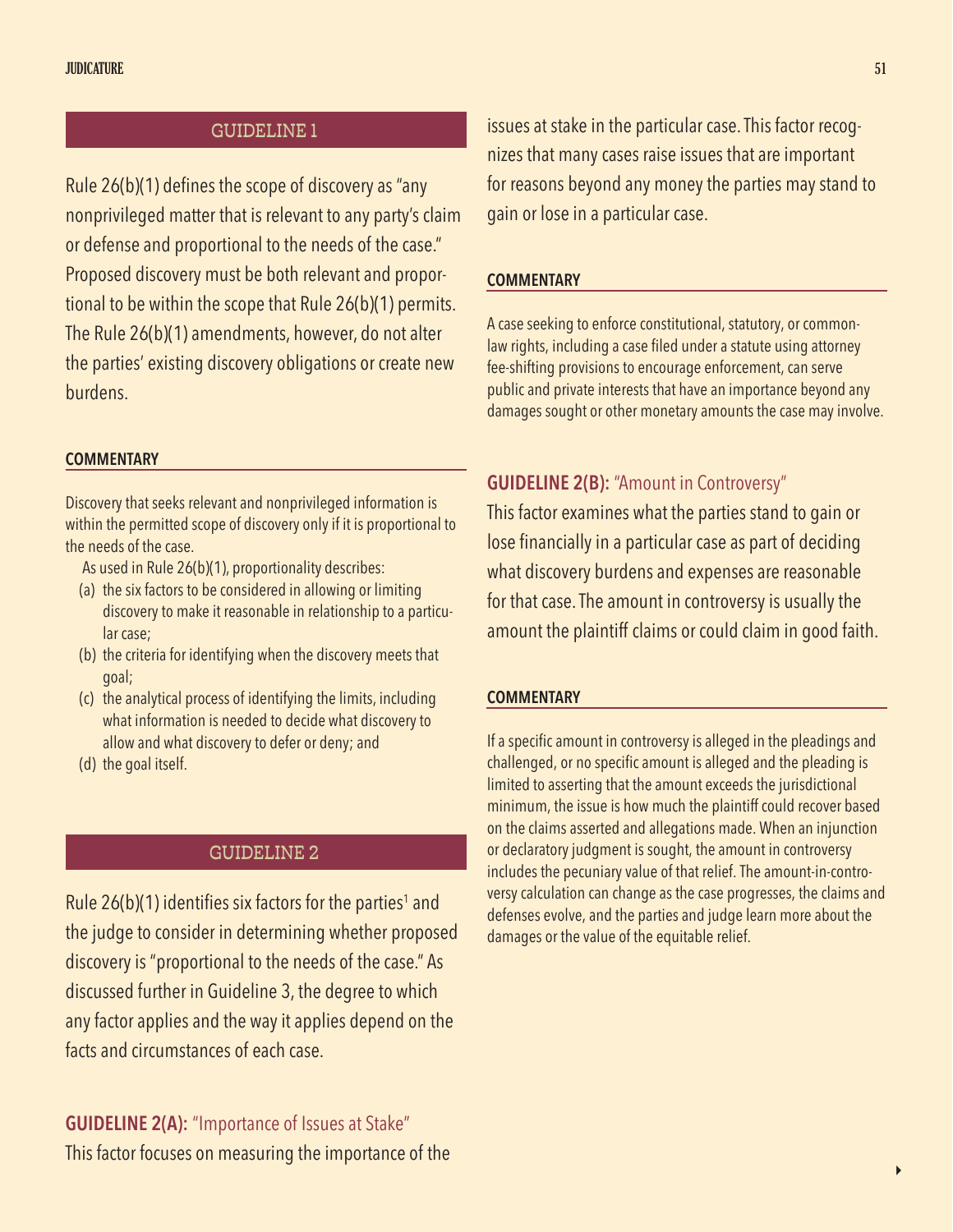**GUIDELINE 2(C):** "Relative Access to Information"

This factor addresses the extent to which each party has access to relevant information in the case. The issues to be examined include the extent to which a party needs formal discovery because relevant information is not otherwise available to that party.

# **COMMENTARY**

In a case involving "information asymmetry" or inequality, in which one party has or controls significantly more of the relevant information than other parties, the parties with less information or access to it depend on discovery to obtain relevant information. Parties who have more information or who control the access to it are often asked to produce significantly more information than they seek or are able to obtain from a party with less.

The fact that a party has little discoverable information to provide others does not create a cap on the amount of discovery it can obtain. A party's ability to take discovery is not limited by the amount of relevant information it possesses or controls, by the amount of information other parties seek from it, or by the amount of information it must provide in return. Discovery costs and burdens may be heavier for the party that has or can easily get the bulk of the essential proof in a case.

When a case involves information asymmetry or inequality, proportionality requires permitting all parties access to necessary information, but without the unfairness that can result if the asymmetries are leveraged by any party for tactical advantage. Unfairness can occur when a party with significantly less information imposes unreasonable demands on the party who has voluminous information. Unfairness can also occur when a party with significantly more information takes unreasonably restrictive or dilatory positions in response to the other party's requests.

# **GUIDELINE 2(D):** "Parties' Resources"

This factor examines what resources are available to the parties for gathering, reviewing, and producing information and for requesting, receiving, and reviewing information in discovery. "Resources" means more than a party's financial resources. It includes the technological, administrative, and human resources needed to perform the discovery tasks.

# **COMMENTARY**

In general, more can be expected of parties with greater resources and less of parties with scant resources, but the impact of the parties' reasonably available resources on the extent or timing of discovery must be specifically determined for each case.

As with all of the factors, this factor is only one consideration. Even if one party has significantly greater resources, this factor does not require that party to provide all or most of the discovery proposed simply because it is able to do so. Nor does it mean that parties with limited resources can refuse to provide relevant information simply because doing so would be difficult for financial or other reasons. A party's ability to take discovery is not limited by the resources it has available to provide discovery in return.

The basic point is what resources a party reasonably has available for discovery, when it is needed. Evaluating the resources a party can reasonably be expected to expend on discovery may require considering that party's competing demands for those resources.

# **GUIDELINE 2(E):** "Importance of Discovery"

This factor examines the importance of the discovery to resolving the issues in the case.

# **COMMENTARY**

One aspect of this factor is to identify what issues or topics are the subject of the proposed discovery and how important those issues and topics are to resolving the case. Discovery relating to a central issue is more important than discovery relating to a peripheral issue. Another aspect is the role of the proposed discovery in resolving the issue to which that discovery is directed. If the information sought is important to resolving an issue, discovery to obtain that information can be expected to yield a greater benefit and justifies a heavier burden, especially if the issue is important to resolving the case or materially advances resolution. If the information sought is of marginal or speculative usefulness in resolving the issue, the burden is harder to justify, especially if the issue is not central to resolving the case or is unlikely to materially advance case resolution.

Understanding the importance of proposed discovery may involve assessing what the requesting party is realistically able to predict about what added information the proposed discovery will yield and how beneficial it will be.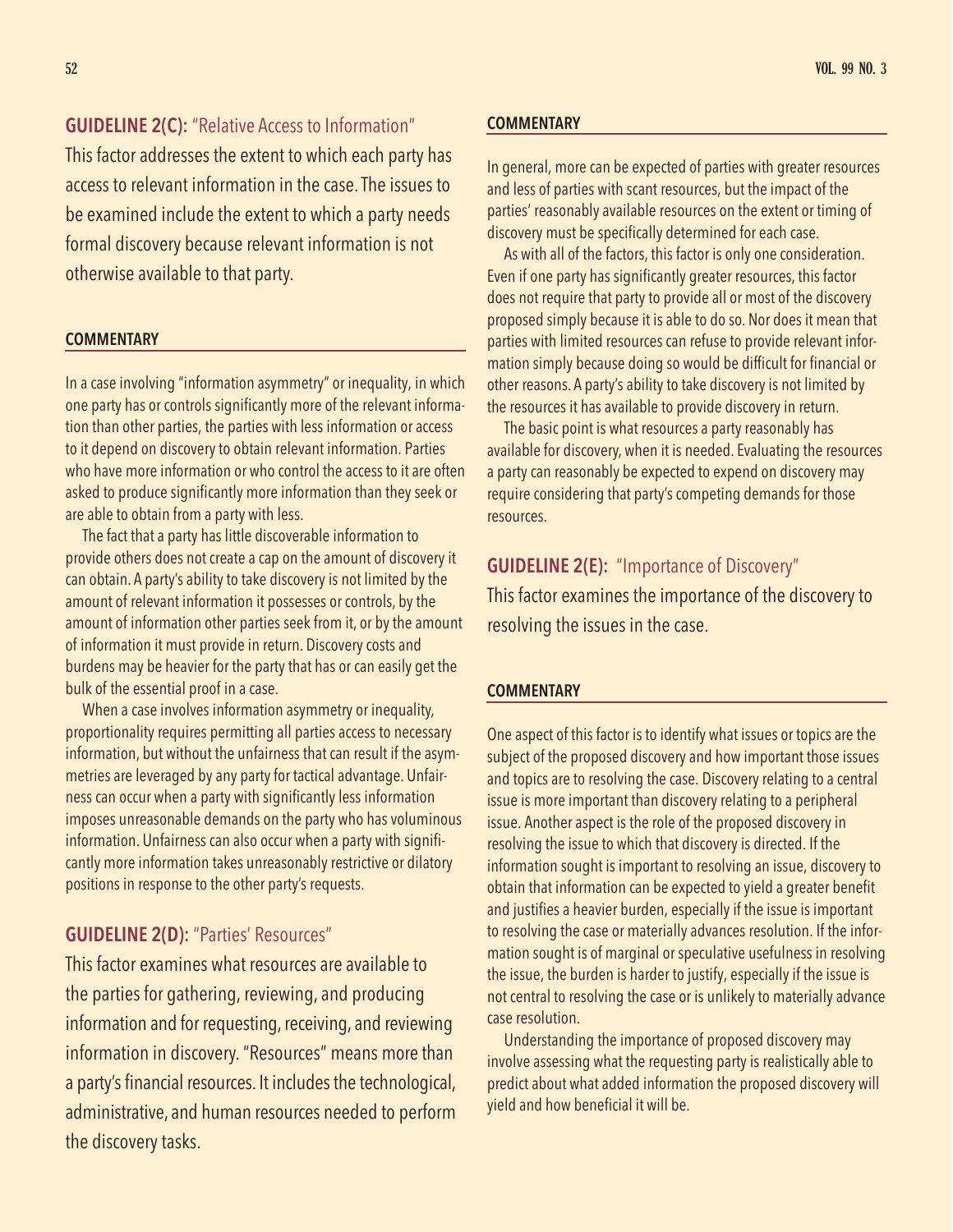# **GUIDELINE 2(F):** Whether the Burden or Expense Outweighs Its Likely Benefit

This factor identifies and weighs the burden or expense of the discovery in relation to its likely benefit. There is no fixed burden-to-benefit ratio that defines what is or is not proportional. When proportionality disputes arise, the party in the best position to provide information about the burdens, expense, or benefits of the proposed discovery ordinarily will bear the responsibility for doing so. Which party that is depends on the circumstances. In general, the party from whom proposed discovery is sought ordinarily is in a better position to specify and support the burdens and expense of responding, while the party seeking proposed discovery ordinarily is in a better position to specify the likely benefits by explaining why it is seeking and needs the discovery.

# **COMMENTARY**

In general, proposed discovery that is likely to return important information on issues that must be resolved will justify expending more resources than proposed discovery seeking information that is unlikely to exist, that may be hard to find or retrieve, or that is on issues that may be of secondary importance to the case, that may be deferred until other threshold or more significant issues are resolved, or that may not need to be resolved at all.

If a party objects that it would take too many hours, consume unreasonable amounts of other resources, or impose other burdens to respond to the proposed discovery, the party should specify what it is about the search, retrieval, review, or production process that requires the work or time or that imposes other burdens.

If a party objects to the expense of responding to proposed discovery, the party should be prepared to support the objection with an informed estimate of what the expenses would be and how they were determined, specifying what it is about the source, search, retrieval, review, or production process that requires the expense estimated.

If a party requests discovery and it is objected to as overly burdensome or expensive, the requesting party should be prepared to specify why it requested the information and why it expects the proposed discovery to yield that information. Assessing whether the requesting party has adequately specified the likely benefits of the proposed discovery may involve assessing the information the requesting party already has, whether through its own knowledge, through publicly available sources, or through discovery already taken.

A party with inferior access to discoverable information relevant to the claims or defenses may also have inferior access to the information needed to evaluate the benefit, cost, and burden of the discovery sought. Assessing the benefits of proposed discovery may also involve assessing how well the requesting party is able to predict what added information the proposed discovery will yield and how beneficial it will be.

 Party cooperation is particularly important in understanding the burdens or benefits of proposed discovery and in resolving disputes. The parties should be prepared to discuss with the judge whether and how they communicated with each other about those burdens or benefits. The parties should also be prepared to suggest ways to modify the requests or the responses to reduce the burdens and expense or to increase the likelihood that the proposed discovery will be beneficial to the case.

Rule 26(b)(2)(B) addresses a specific type of burden argument — that discovery should not proceed with respect to a particular source of electronically stored information because accessing information from that source is unduly burdensome or costly. Examples might include information stored using outdated or "legacy" technology or information stored for disaster recovery rather than archival purposes that would not be searchable or even usable without significant effort. Rule 26(b)(2)(B) has specific provisions for discovery from such sources. Those provisions do not apply to discovery from accessible sources, even if that discovery imposes significant burden or cost.

# GUIDELINE 3

Applying the six proportionality factors depends on the informed judgment of the parties and the judge, analyzing the facts and circumstances of each case. The weight or importance of any factor varies depending on the facts and circumstances of each case.

### **COMMENTARY**

The significance of any factor depends on the case. The parties and the judge must consider each factor to determine the degree to which and the way the factor applies in that case. The factors that

4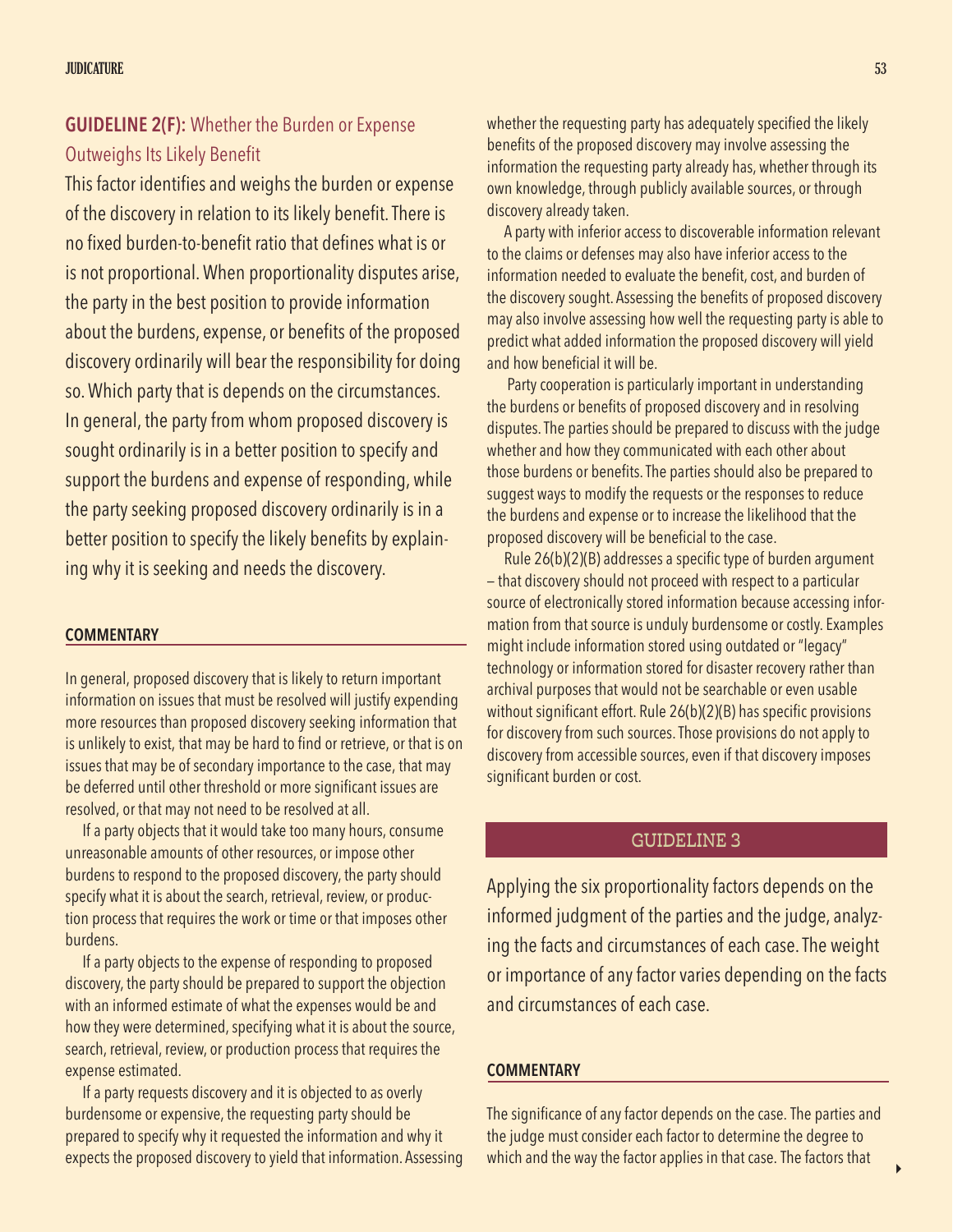apply and their weight or importance can vary at different times in the same case, changing as the case proceeds.

No proportionality factor has a prescribed or preset weight or significance. No one factor is intrinsically more important or entitled to greater weight than any other.

The order in which the proportionality factors appear in the Rule text does not signify preset importance or weight in a particular case. The 2015 amendments reordered some of the factors to defeat any argument that the amount in controversy was the most important factor because it was listed first.

# GUIDELINE 4

The Rule 26(b)(1) amendments do not require a party seeking discovery to show in advance that the proposed discovery is proportional.

### **COMMENTARY**

The 2015 amendments to Rule 26(b)(1) do not alter the parties' existing obligations under the discovery rules. The obligations unchanged by the amendments include obligations under:

Rule 26(g), requiring parties to consider discovery burdens and benefits before requesting discovery or responding or objecting to discovery requests and to certify that their discovery requests, responses, and objections meet the rule requirements;

Rule 34, requiring parties to conduct a reasonable inquiry in responding to a discovery request; and

Rule 26(c), Rule 26(f), Rule 26(g), and Rule 37(a), among others, requiring parties to communicate with each other about discovery planning, issues, and disputes. The need for communication is particularly acute when questions concerning burden and benefit arise because one side often has information that the other side may not know or appreciate.

The 2015 amendments do not require the requesting party to make an advance showing of proportionality. Unless specific questions about proportionality are raised by a party or the judge, there is no need for the requesting party to make a showing of or about proportionality. The amendments do not authorize a party to object to discovery solely on the ground that the requesting party has not made an advance showing of proportionality.

The amendments do not authorize boilerplate objections or refusals to provide discovery on the ground that it is not proportional. The grounds must be stated with specificity. Boilerplate objections are insufficient and risk violating Rule 26(g). Objections that state with specificity why the proposed discovery is not proportional to the needs of the case are permissible.

The amendments do not alter the existing principles or framework for determining which party must bear the costs of responding to discovery requests.

# GUIDELINE 5

If a party asserts that proposed discovery is not proportional because it will impose an undue burden, and the opposing party responds that the proposed discovery will provide important benefits, the judge should assess the competing claims under an objective reasonableness standard.

### **COMMENTARY**

In deciding whether a discovery request is proportional to the needs of the case, only reasonable (or the reasonable parts of) expenses or burdens should be considered.

Changes in technology can affect the context for applying the objective reasonableness standard. It is appropriate to consider claims of undue burden or expense in light of the benefits and costs of the technology that is reasonably available to the parties.

It is generally not appropriate for the judge to order a party to purchase or use a specific technology, or use a specific method, to respond to or to conduct discovery. In assessing discovery expenses and burdens and the time needed for discovery, however, it may be appropriate for the judge to consider whether a party has been unreasonable in choosing the technology or method it is using.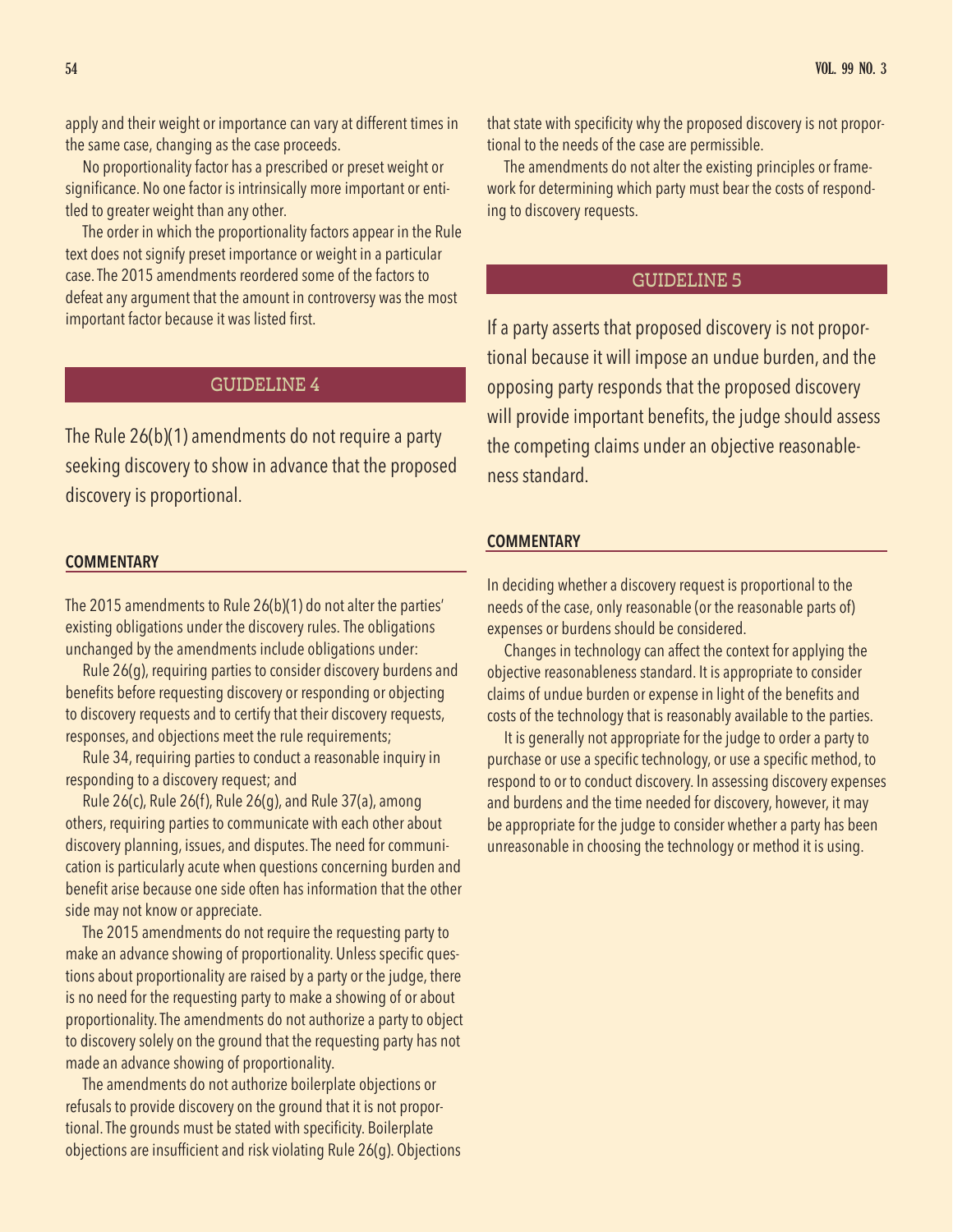# II. The Practices

The following practices suggest useful ways to achieve proportional discovery in specific cases. There is no one-size-fitsall approach. While practices that would advance proportional discovery in one case might hinder it in others, the suggestions may be helpful in many cases and worth considering in most. Although many of these suggestions are framed in terms of judges' case-management practices, they are intended to provide helpful guidance to lawyers and litigants as well.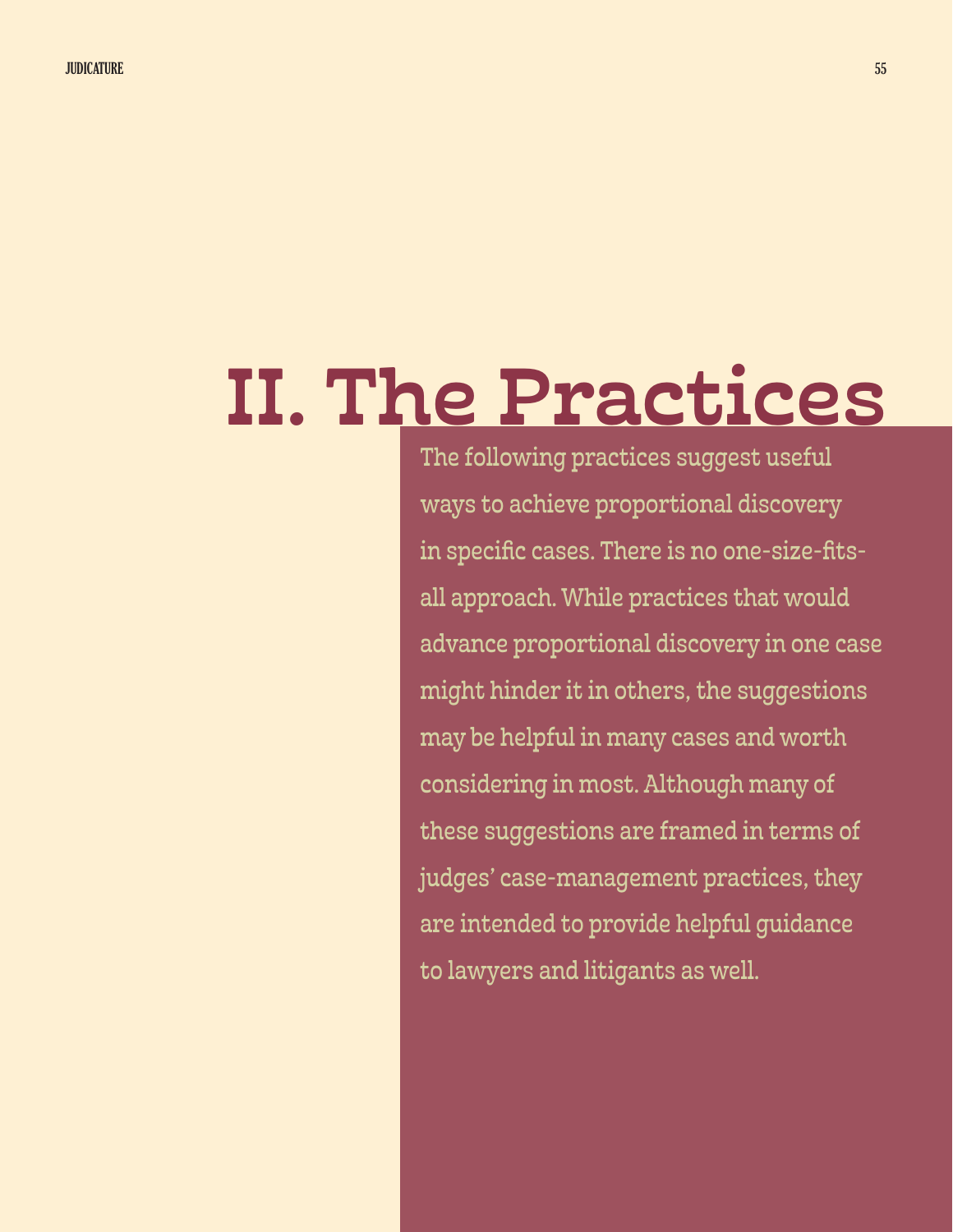# PRACTICE 1 PRACTICE 2

The parties should engage in early, ongoing, and meaningful discovery planning. The judge should make it clear from the outset that the parties are expected to plan for and work toward proportional discovery. If there are disputes the parties cannot resolve, the parties should promptly bring them to the judge. The judge should make it clear from the outset that he or she will be available to promptly address the disputes.

# **COMMENTARY**

The judge and the parties share responsibility for ensuring that discovery is proportional to the needs of the case.

The parties are usually in the best position to know which subjects and sources will most clearly and easily yield the most promising discovery benefits. In many cases, the parties use their knowledge of the case to set discovery priorities that achieve proportionality. When that does not occur, judges play a critical role by taking appropriate steps to ensure that discovery is proportional to the needs of the case.

Judges have many practices available to work toward proportionality. They include: (1) orders issued early in the case communicating the judge's expectations about how the parties will conduct discovery; (2) setting procedures for the parties to promptly identify disputes and attempt to resolve them, and if they cannot do so to bring them to the judge for prompt consideration; (3) setting procedures to enable the parties to engage the judge promptly and efficiently when necessary; and (4) communicating the judge's willingness to be available when necessary.

The practices that follow provide examples of approaches that judges and parties have used to timely and efficiently resolve discovery disputes, ranging from objections to overly expansive requests to objections to obstructive or dilatory responses.

While the judge has the ultimate responsibility for determining the boundaries of proportional discovery, the process of achieving proportional discovery is most effective and efficient, and the likelihood of achieving it is greatest, when the parties and the judge work together.

The judge should consider issuing an order in advance of the parties' Rule 26(f) conference that clearly communicates what the judge expects the parties to discuss at the conference, to address in their Rule 26(f) report, and to be prepared to discuss at a Rule 16 conference with the judge.

### **COMMENTARY**

The Rule 26(f) conference is a critical first step in achieving proportionality. The judge should make clear — by order or other manner the judge chooses — that the parties are expected to have a meaningful discussion and exchange of information during the Rule 26(f) conference and what the parties are expected to cover. The judge should also make clear that the Rule 26(f) report will be reviewed and addressed at the Rule 16 conference. Judges following this practice often issue a form order that is routinely sent shortly after the case is filed, along with the order sent to set the date to file the Rule 26(f) report or to hold the Rule 16 conference.

In a case in which the judge has a basis to expect that discovery will be voluminous or complex, or in which there is likely to be significant disagreement about discovery, the judge might consider scheduling a conference call with the parties before they hold their Rule 26(f) conference.

Some districts address these practices in their local guidelines or rules.

# PRACTICE 3

The judge should consider holding a "live" Rule 16(b) case-management conference, in person if practical, or by conference call or videoconference if distance or other obstacles make in-person attendance too costly or difficult.

# **COMMENTARY**

A "live" interactive conference provides the judge and the parties the best opportunity to meaningfully discuss what the discovery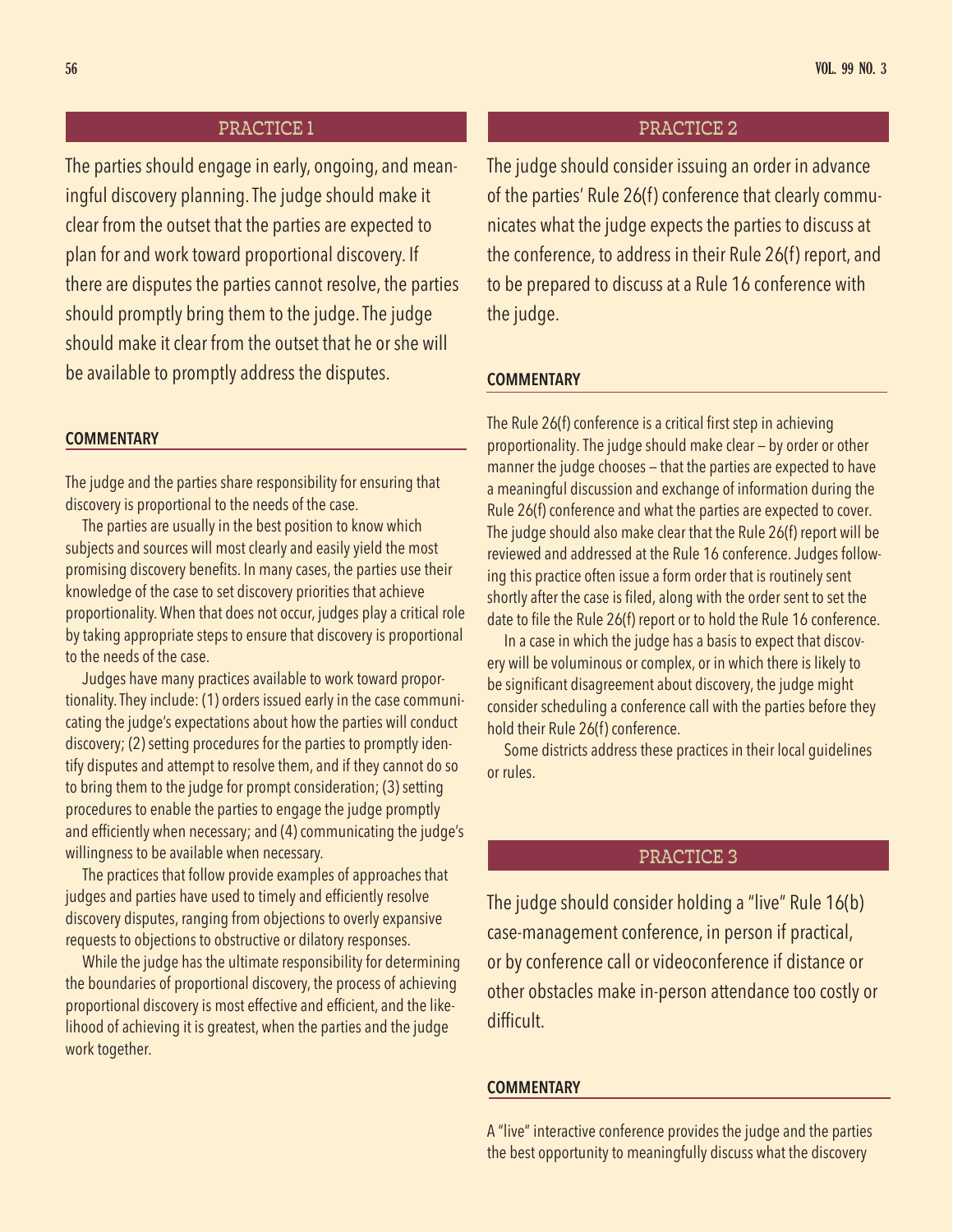### JUDICATURE **1999 - STATISTIC AND STATISTIC CONTRACT**URE 1999 - STATISTIC CONTRACTOR CONTRACTOR CONTRACTOR CONTRACTOR

will be, where it should focus and why, and how the planned discovery relates to the overall case plan. A live interactive conference allows the judge to ask follow-up questions and probe the responses to obtain better information about the benefits and burdens likely to result from the proposed subjects and sources of discovery. A live interactive conference also provides the judge an opportunity to explore related matters, such as whether an expected summary judgment motion might influence the timing, sequence, or scope of planned discovery.

The parties and the judge should take advantage of technology to facilitate live interactive case-management and other conferences and hearings when in-person attendance is impractical.

In some cases, more than one live case-management conference might be appropriate. In a case in which discovery is likely to be voluminous or complex, or in which there is likely to be significant disagreement about discovery, the judge and parties should consider whether to schedule periodic live conferences or hearings, which can be canceled if not needed.

Some districts address this practice in their local guidelines or rules.

# PRACTICE 4

The judge should ensure that the parties have considered what facts can be stipulated to or are undisputed and can be removed from discovery.

### **COMMENTARY**

Discovery about matters that are not in dispute and to which the parties can stipulate is often inherently disproportionate because it yields no benefit. The judge should ensure — through an order, in a Rule 16 conference, or in another manner — that the parties are not conducting discovery into matters subject to stipulation. The judge should also work with the parties to identify matters that are not in dispute and need not be the subject of discovery, even if no formal stipulation is issued.

A live interactive case-management conference provides an excellent opportunity for the judge to raise these questions with the parties.

# PRACTICE 5

In many cases, the parties will initially focus discovery on information relevant to the most important issues, available from the most easily accessible sources. In a case in which the parties have not done so, or in which discovery is likely to be voluminous or complex, or in which there is likely to be significant disagreement about relevance or proportionality, the parties and the judge should consider initially focusing discovery on the subjects and sources that are most clearly proportional to the needs of the case. The parties and the judge should use the results of that discovery to guide decisions about further discovery.

### **COMMENTARY**

The information available at the start of the case is often enough to allow the parties to identify subjects and sources of discovery that are both highly relevant and accessible without undue burden or expense. Discovery into those subjects and from those sources is usually proportional to the needs of the case because it is likely to yield valuable information with relatively less cost and effort. In many cases, the parties initially focus discovery on these subjects and sources without judicial involvement and without explicitly labeling it as "proportional" or "focused."

If the parties have not thought through discovery, or the discovery is likely to be voluminous or complex, or there is likely to be significant disagreement about relevance or proportionality, the judge should encourage the parties to consider initially focusing discovery on the information central to the most important subjects, available from the most easily accessible sources of that information. The parties and the judge can use the information obtained to guide decisions about further discovery. For example, the parties can use the information to decide whether to make additional discovery requests or how to frame them. The judge can use the information to help understand and resolve proportionality or other questions that may arise during further discovery.

The objective of this approach is to identify good places for discovery to begin, deferring until later more difficult questions about where discovery should end. This approach is sometimes described as conducting discovery into the "low-hanging fruit" and using that information to decide whether more is needed and what that should be.

 $\overline{ }$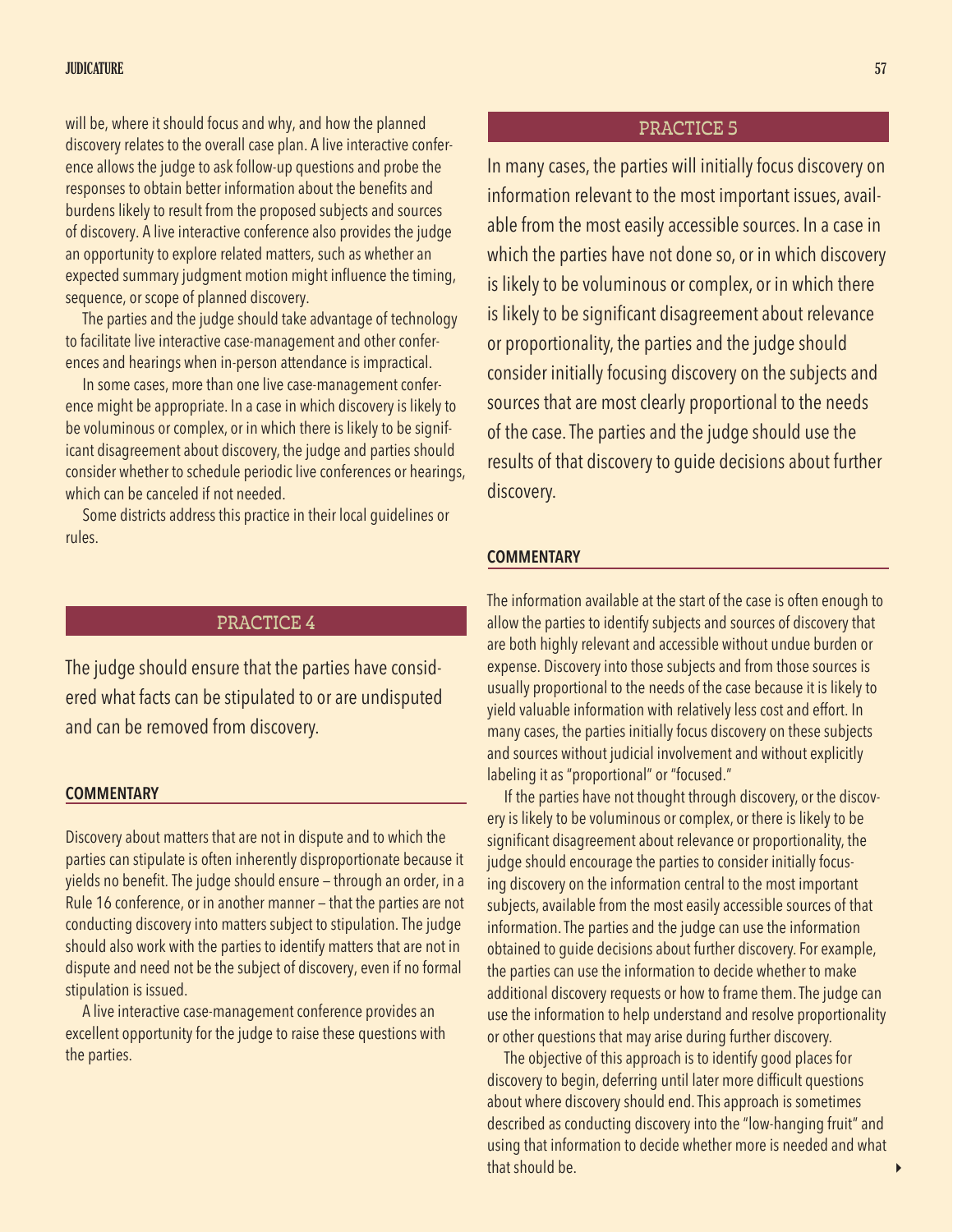The parties are usually in the best position to determine whether and how to focus discovery in their cases. In some cases, it is sufficient and preferable for the judge simply to verify that the parties have adequately planned for discovery. In other cases, the judge may need to explore options with the parties to help work toward reaching an agreement.

It may make sense for the parties and the judge to focus early discovery on a particular issue, claim, or defense. For example, a case may raise threshold questions such as jurisdiction, venue, or limitations that are best decided early because the answers impact whether and what further discovery is needed. In some cases, this may be clear after initial disclosures are exchanged. In other cases, it may be necessary for the parties to exchange more information to identify whether and where early discovery might focus.

If the parties have conducted focused early discovery and more discovery is sought, no heightened showing is required. The parties and the judge will have more information to assess proportionality, but the factors and their application do not change simply because some discovery has occurred.

A judge who holds a live Rule 16 conference can address with the parties the potential benefits of focusing early discovery and his or her expectations about how the parties will conduct it. The judge can address concerns that one or more parties will misunderstand the process or engage in inappropriate tactics. The judge might consider discussing with the parties what objections typically would or would not be appropriate. If the parties have reached agreement on how to focus early discovery to get the most important information from the most accessible sources, there should be few occasions for objections on relevance or proportionality grounds.

Judges should consider using other tools designed to facilitate and accelerate the exchange of core information. For example, judges should consider using the Initial Discovery Protocols for Employment Cases Alleging Adverse Action in cases where they apply. Developed jointly by experienced plaintiff and defense attorneys, these protocols are pattern discovery requests that identify documents and information that are presumptively not objectionable and that must be produced at the start of the lawsuit. The self-described purpose of these protocols is to "encourage parties and their counsel to exchange the most relevant information and documents early in the case, to assist in framing the issues to be resolved and to plan for more efficient and targeted discovery." The protocols are another way to work toward proportional discovery and have been used effectively in courts around the country. It is expected that work will be undertaken to develop similar subject-specific discovery protocols for other practice areas.

# PRACTICE 6

In a case in which discovery will initially focus on particular subjects or sources of information, the judge should consider including guidance in the Rule 16(b) case-management order.

# **COMMENTARY**

While focusing early discovery can advance the goal of proportionality, it can also cause concern to some litigants. Some may worry that it will be used as a tool to restrict discovery, fearing that they will be required to make a special case for proportionality before any additional discovery will be allowed. Others may worry that it will be used as a tool to protract discovery if additional rounds of discovery are viewed as a given regardless of how robust the initial efforts were or what information they yielded. Still others may worry that expressing an interest in focusing early discovery will be mischaracterized or misunderstood as a desire for a rigidly phased or staged discovery process. Absent any guidance from the judge, these and other concerns may lead parties to forego or resist focusing early discovery even when it would make sense to do so.

The judge should consider taking steps to avoid misunderstanding and provide clarity. The judge might consider including a statement in the Rule 16(b) case-management order acknowledging that the parties are initially conducting discovery into certain issues or from certain sources and will use the results to guide decisions about further discovery. The judge might consider dividing the discovery period, using an interim deadline for completing early discovery and a later deadline for completing further discovery that is warranted. Whether the judge formally divides the discovery period or simply guides the parties to focus their early discovery, the judge might find it helpful to schedule a discovery status conference or ask for a report after the early discovery is complete.

If discovery is focused on particular subjects or sources, the parties and the judge should consider whether this may require some individuals to be deposed more than once, or require the responding party to search a source more than once. If so, the parties and the judge should address the issues, whether by adjusting the discovery to avoid repeat efforts, expressly leaving open the possibility of limited additional discovery from the same witness or source, or specifying other appropriate steps.

 If the parties reach agreement on subjects or sources for early focused discovery, a party stipulation or a court order might also specify ways to streamline that discovery, including arranging for the informal exchange of information.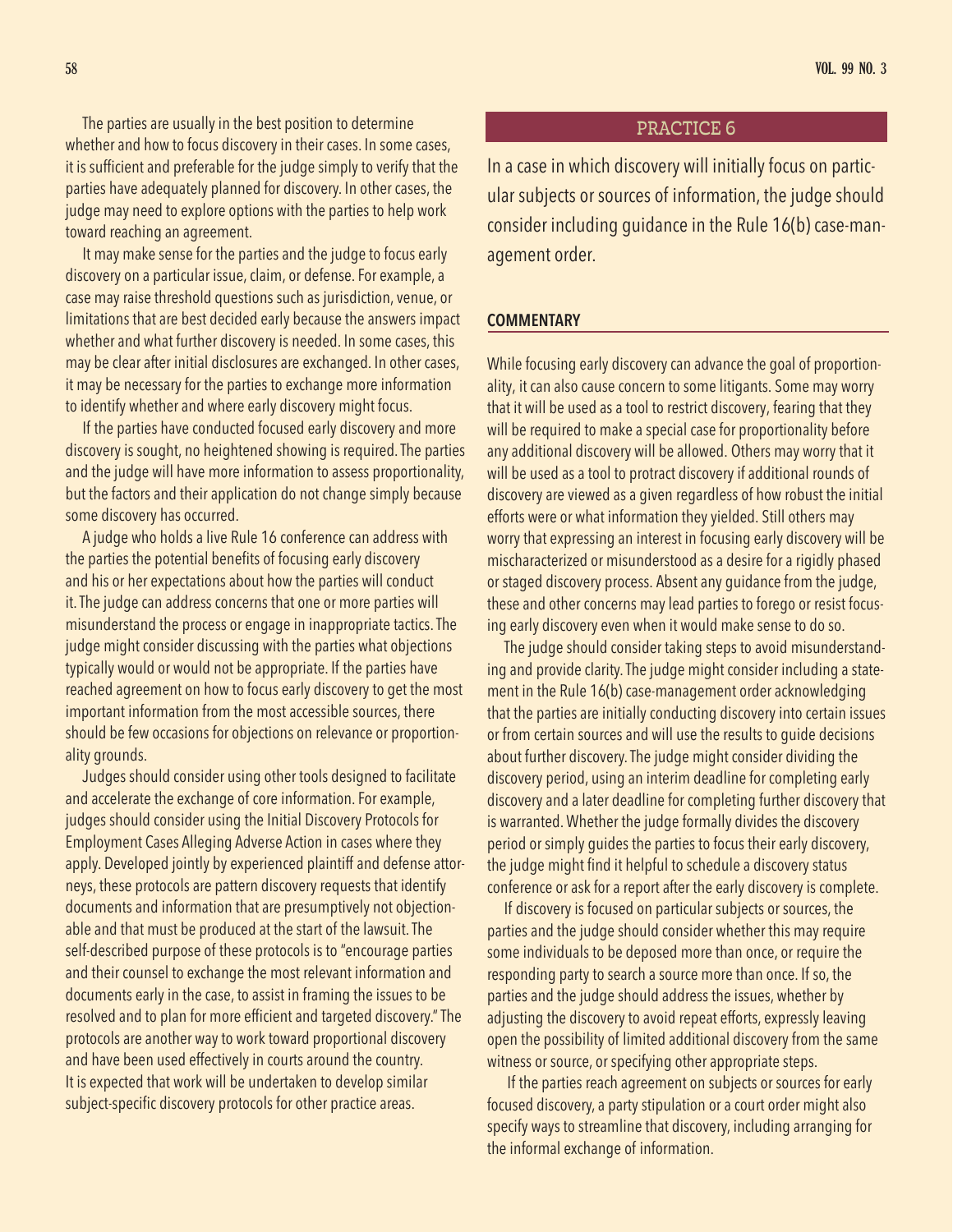# PRACTICE 7

The judge should consider requiring the parties to request a conference before filing a motion relating to discovery, including a motion to compel or to quash discovery or seeking protection from discovery.

### **COMMENTARY**

A live pre-motion conference is often an effective way to promptly, efficiently, and fairly resolve a discovery dispute. The conference often resolves the dispute, either by leading to an agreed resolution or by providing the judge with the information needed to rule. The case remains on track, the parties are saved expense, and the parties and judge are saved the work and time associated with formal motion practice that is often unnecessary. If the pre-motion conference indicates that some briefing or additional information on specific issues would be helpful, the judge can focus further work on the specific issues that require it.

The judge might consider requiring the party requesting a pre-motion conference on a discovery dispute to send a short communication — often limited to two pages — describing (not arguing) the issues that need to be addressed and allowing a similarly limited response.

The judge can include a pre-motion conference requirement and procedure in the case-management order issued under Rule 16(b). The procedure can include provisions for using telephone and video conferences if one or more of the parties cannot attend in person.

Some districts address this practice in their local guidelines or rules.

# PRACTICE 8

When proposed discovery would not or might not be proportional if allowed in its entirety, the judge should consider whether it would be appropriate to grant the request in part and defer deciding the remaining issues.

### **COMMENTARY**

Allowing the proposed discovery in part can further an iterative process. The discovery allowed may be all that is needed, or it may clarify what further discovery is appropriate. Deferring a decision on whether to allow the rest of the proposed discovery gives the

judge and parties more information to decide whether all or part of it is proportional.

Sampling can be used to determine whether the likely benefits of the proposed discovery, or the burdens and costs of producing it, warrant granting all or part of the remaining request at a later time.

If a modified request would be proportional, the judge ordinarily should permit the proportional part of the discovery. However, the judge is under no obligation to do so and may rule on the discovery request as made.

# PRACTICE 9

The parties and judge should consider other discovery rules and tools that may be helpful in achieving fair, efficient, and cost-effective discovery.

# **COMMENTARY**

Other discovery rule changes and tools, not part of the proportionality amendments, should be considered as part of the judge's and parties' overall plan for fair, workable, efficient, and cost-effective discovery and case resolution.

Rule 34 is amended to allow a requesting party to deliver document requests to another party before the Rule 26(f) conference. The requests are not considered served until the meeting, and the 30-day period to respond does not start until that date. The early opportunity to review the proposed requests allows the responding party to investigate and identify areas of concern or dispute. The parties can discuss and try to resolve those areas at the Rule 26(f) conference on an informed basis. If disputes remain, the parties should use the Rule 26(f) report and the Rule 16(b) conference to bring them to the court for early resolution.

As an alternative to the formal mechanism that now exists under Rule 34, some lawyers may prefer to share draft, unsigned document requests, interrogatories, and requests for admission. Both the formal and informal practices prompt an informed, early conversation about the parties' respective discovery needs and abilities.

Rule 34 is also amended to prohibit boilerplate objections to requested discovery, including objections to proportionality, and to require the responding party to state whether documents are being withheld on the basis of objections. A judge's prompt enforcement of these requirements can be very helpful in managing discovery.

Rule 26(c) makes explicit judges' authority to shift some or all of the reasonable costs of discovery on a good cause showing if a party from whom discovery is sought moves for a protective order.

 $\blacktriangleright$